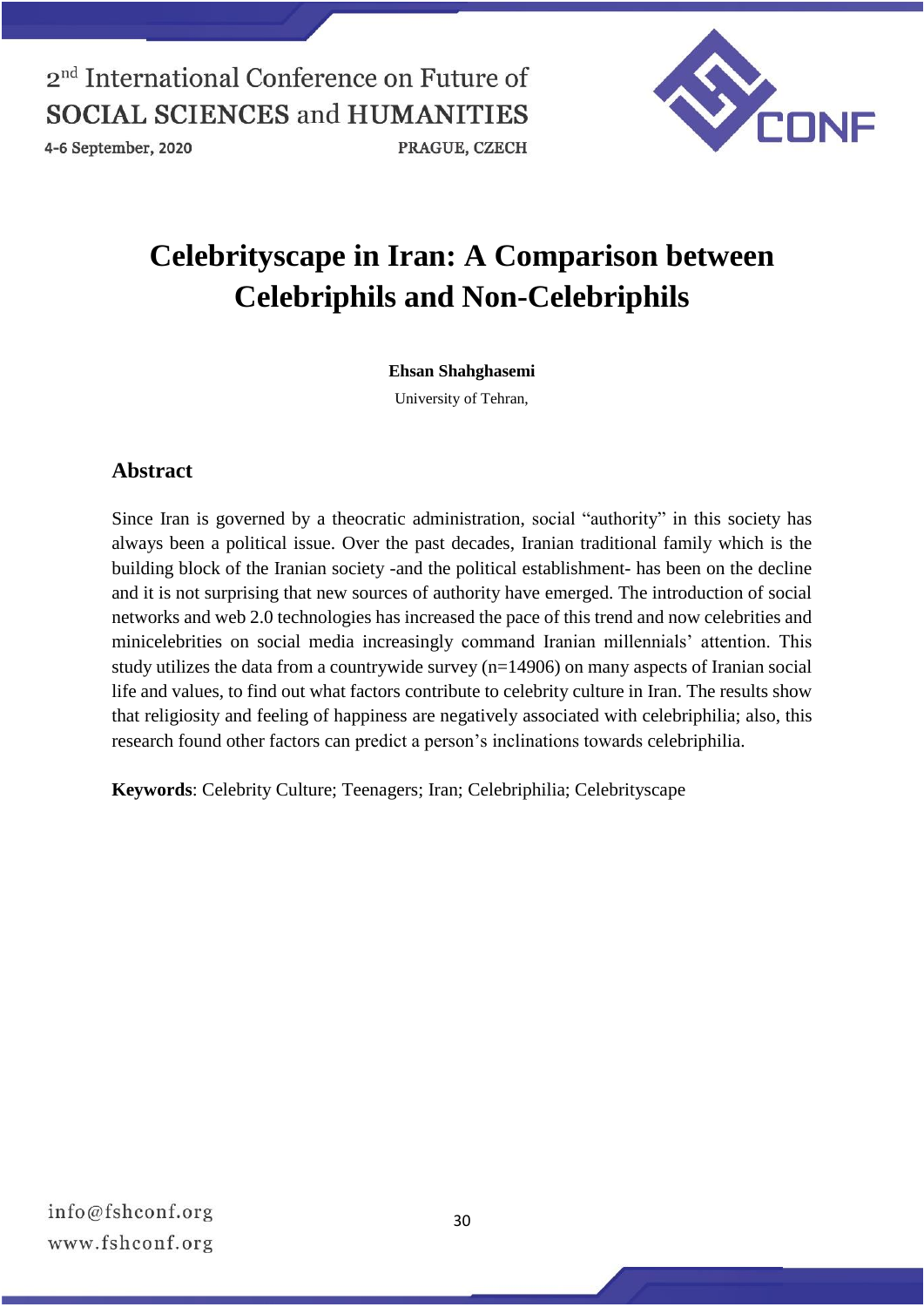4-6 September, 2020



#### **Introduction**

Ten years ago, celebrities were not that important in Iran. Indeed, they could attract a lot of attention, but, in less than a decade they became extremely successful in guiding people how to live, how to act, and even how to think. Iranian celebrities proliferated and new forms of celebrity appeared and gained power and prominence: chefs, CEOs, tasters, reviewers, dancers, cuties, kids, talents, and even abominable microcelebrities. As celebrities proliferated and diversified, more niche followers were found or created and therefore, the Iranian celebrityscape has become so vast and diverse that the Islamic government who now lately sees celebrities as its rivals can no longer regulate them.

As in 2020, celebrity culture is a phenomenon in all cultures but what makes Iranian celebrityscape especially important is its peculiar nature. In a country of 59 million Internet users, having 10 million followers on Instagram has many meanings. Yes, Kim Kardashian who has no talent at all has more than 180 million followers (more than half of the American population). But, we have to consider that Kardashian's language is English and over 2 billion people in the world now speak English (Huang, 2018). Moreover, English is an international language for many non-English speakers, and therefore at least five of Persian speaking people whom I follow on Instagram are now following Kim Kardashian. With a cursory calculation, we can conclude celebriphilia in Iran is much more powerful than in countries that are known to be bases for celebrity production and consumption. We can see this in a recent Instagram live conversation between two Iranian banal celebrities who held a live session in Persian language and nevertheless they broke the Instagram record for the number of viewers, with more than 640,000 users tuning in - obliterating the previous record held by US rappers Drake and Tory Lanez with some 315,000 people tuned in (Jafari, 2020). It is important to note that these celebrities were able to gather this large population -mainly teenagers, I suppose- in Persian celebrityscape; only 110 million people in the world speak Persian (Perry, 2005) among them people like Tajiks are unfamiliar with Persian Alphabet and less likely to follow Iranian celebrities. That becomes even more important when we consider all these happen in a country in which the political system wants all to know that it is more popular than any other public entity inside or outside the country.

info@fshconf.org www.fshconf.org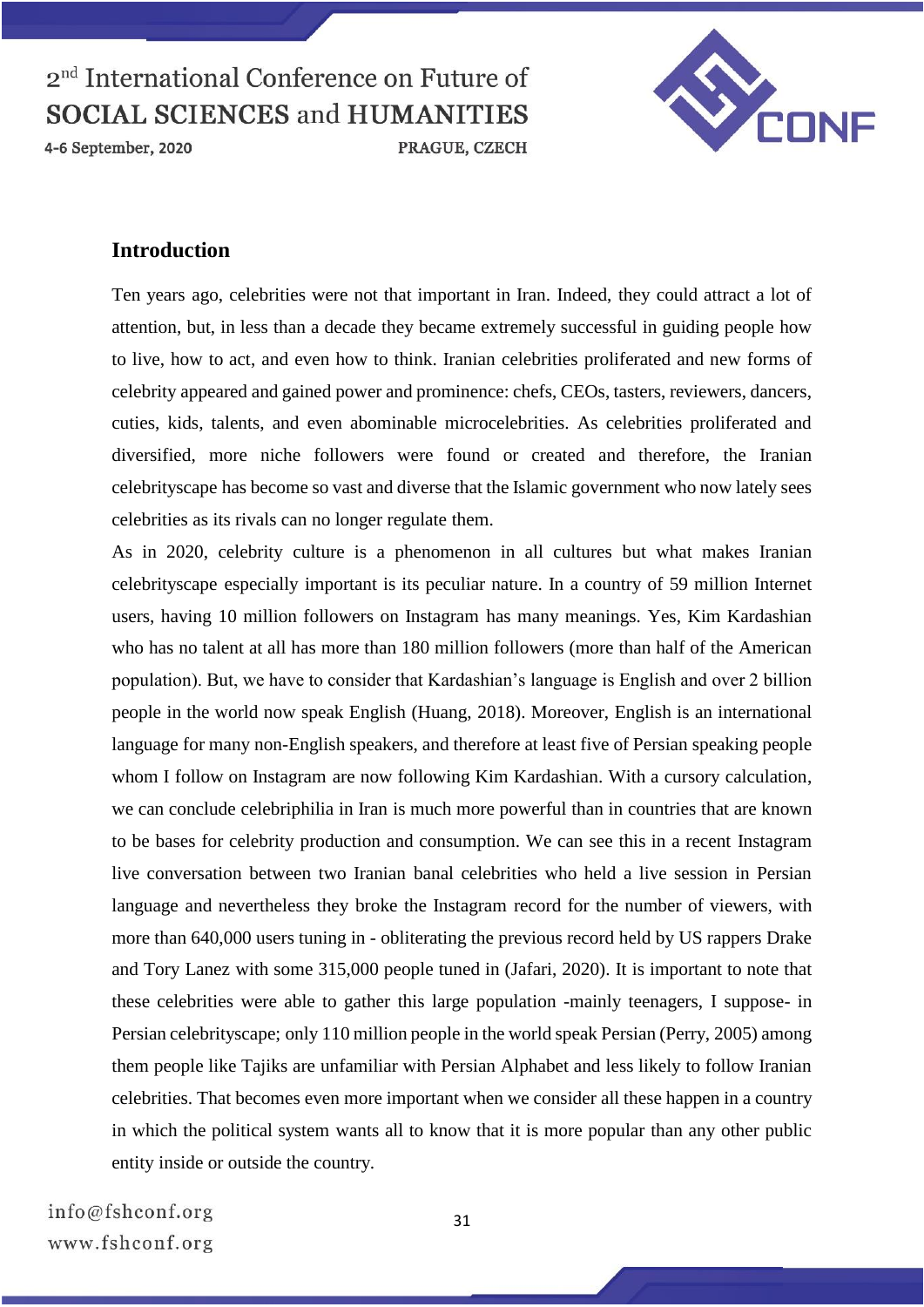

4-6 September, 2020



I have been studying celebrity culture for the last decade and I have still not seen a countrywide survey solely studying celebrityscape in Iran. It is wonderful to see so many governmentfunded cultural institutes are located in the huge governmental body in Iran and still they have neglected the celebrity culture in Iran as an important subject to study. I am, however, aware that there are currently some projects that are conducting studies on this subject, but none of them include a countrywide survey. Particularly, the state of teenagers in the Iranian celebrityscape is like a dark hole to me. No one knows how much Iranian teenagers waste time on consuming and promoting celebrities. My perception is that a considerable part of celebriphilia industry in Iran works on the shoulders of Iranian teenagers. First, Iranian teenagers are new to this celebrityscape and therefore they are more easily seduced by profiteer celebrities. The human brain as an organ becomes roughly mature at the age of 13 (Potter, 2019), though development will continue slowly even to the age of 25 and afterward (Sukel, 2017). Although most teenagers have a fresh and mature brain, they still lack experience and without enough input experience, they might be more susceptible to accept those arguments with which they come in contact. Celebrities take advantage of this condition and mobilize millions of Iranian teenagers and convert teenage attention and work into money and power. Second, Iranian teenagers have more enthusiasm, time, and energy to spend on celebrity

promotion and enforcement. We know well that teenage age is the best life span for working with electronic devices. An ordinary teenager spends more than 7 hours a day using screens and 60 percent of teens themselves report spending too much time online is a "major" problem (Brundin, 2019). It is obvious that a great deal of their time online is spent on entertainment content and following up celebrities. Sometimes in Iran teenage celebriphilia finds its way to the real world and streets; in that case, the government might come up with a crackdown.

Third, there is a serious "dumbing down" process in the Iranian educational system. Every new president comes with a new Minister of Education who, for avoiding discontent in the society and particularly among the youth, reduces the number of lessons a student should take before graduation. In comparison to only two decades ago, today's books are much lighter and easier. With youth energy and as no much time is needed for a teenager to pass courses, they would inevitably go to find replacements to spend time.

32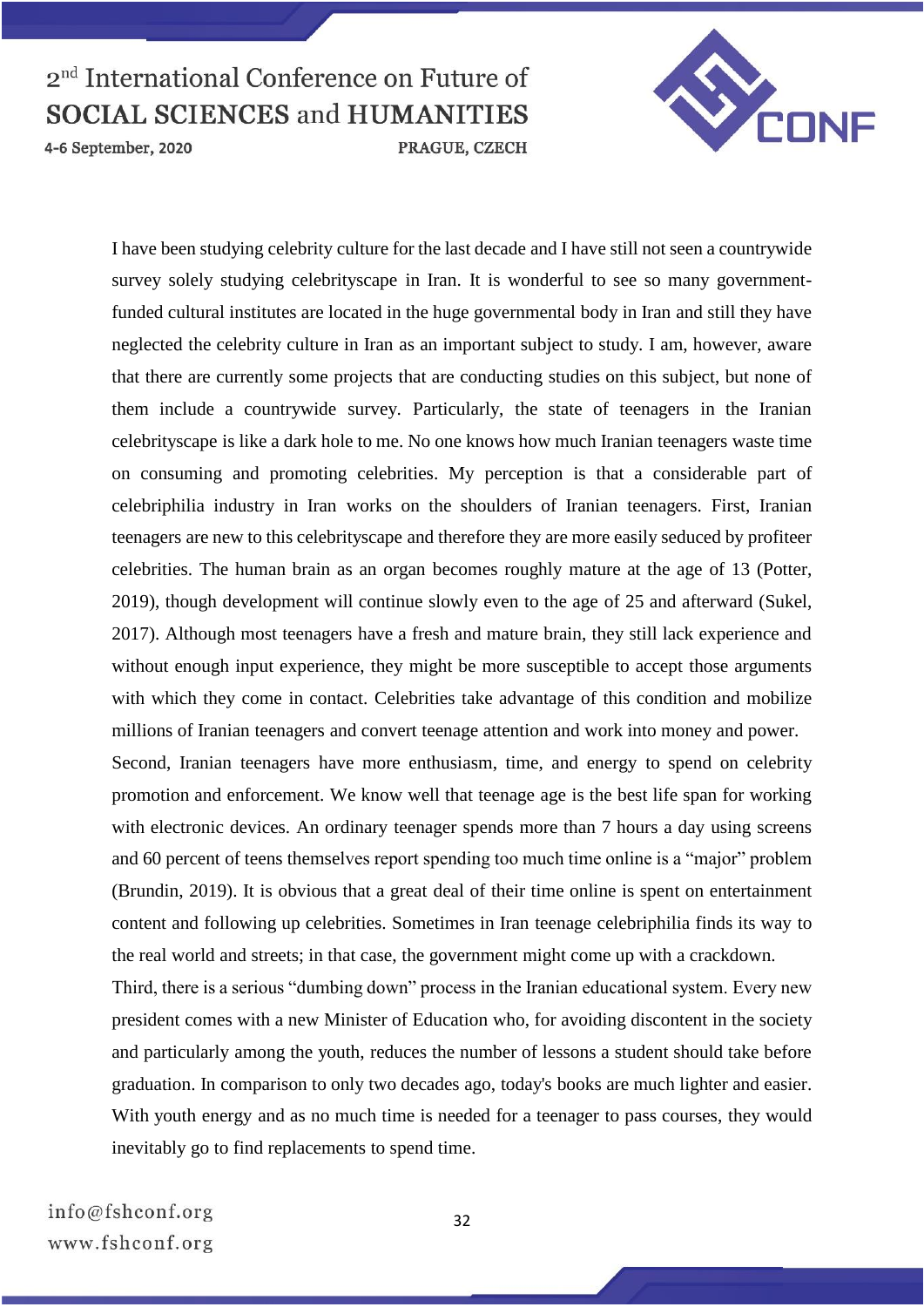4-6 September, 2020



Fourth, Iranian teenagers are less likely to work or accept responsibilities. It is wonderful that in a country that has been economically devastated either by international sanctions or by incompetency (see, for example, Shahghasemi (2017) and Shahghasemi and Prosser (2019)) Iranian parents still insist their teenagers should not work (Aghajanian, 2008). This, along with the dumbing down process in the Iranian educational system provides a lot of "surplus time" for Iranian teenagers, and celebrities have been fast in exploiting this time.

PRAGUE, CZECH

Fifth, the institute of religion is declining in Iran. Commonly, we hear younger people are less and less inclined to be religious (see for example Cragun et al. (2018), Smith and Denton (2011), and Regnerus (2009) among others); Iranian teenagers are not exempt from this trend and various research have shown the decline of religious authority among Iranian teenagers and youth (see for example Azodi et al. (2017), Egdampur & Haseli (2018) and Ameri, et al. (2017) among others). Obviously, some teenagers will try to find spirituality in other entities, including celebrities. Indeed, as celebriphilia is now threatening the institute of religion, the theocratic administration is now scrambling to tackle it.

## **Method**

This study is a survey on data of a project named *Values and Attitudes of Iranians*, conducted by Research Center for Culture, Art and Communications in 2018. A sample of 14,906 was taken systematically among all Iranians over 15 in all Iranian cities, towns, and villages. More than 59% of participants were men and the rest (about 40%) were women. Most participants (62.9%) were married and 33.6% said they were unmarried. Moreover, 1.7% said they were divorced, 1.3% reported as being widowed and 0.4% said they were "separated." This survey had envisaged 10 levels of education for which the biggest group (30.3%) was high school graduates followed by BA (19.5%), primary school (11.3%), and others.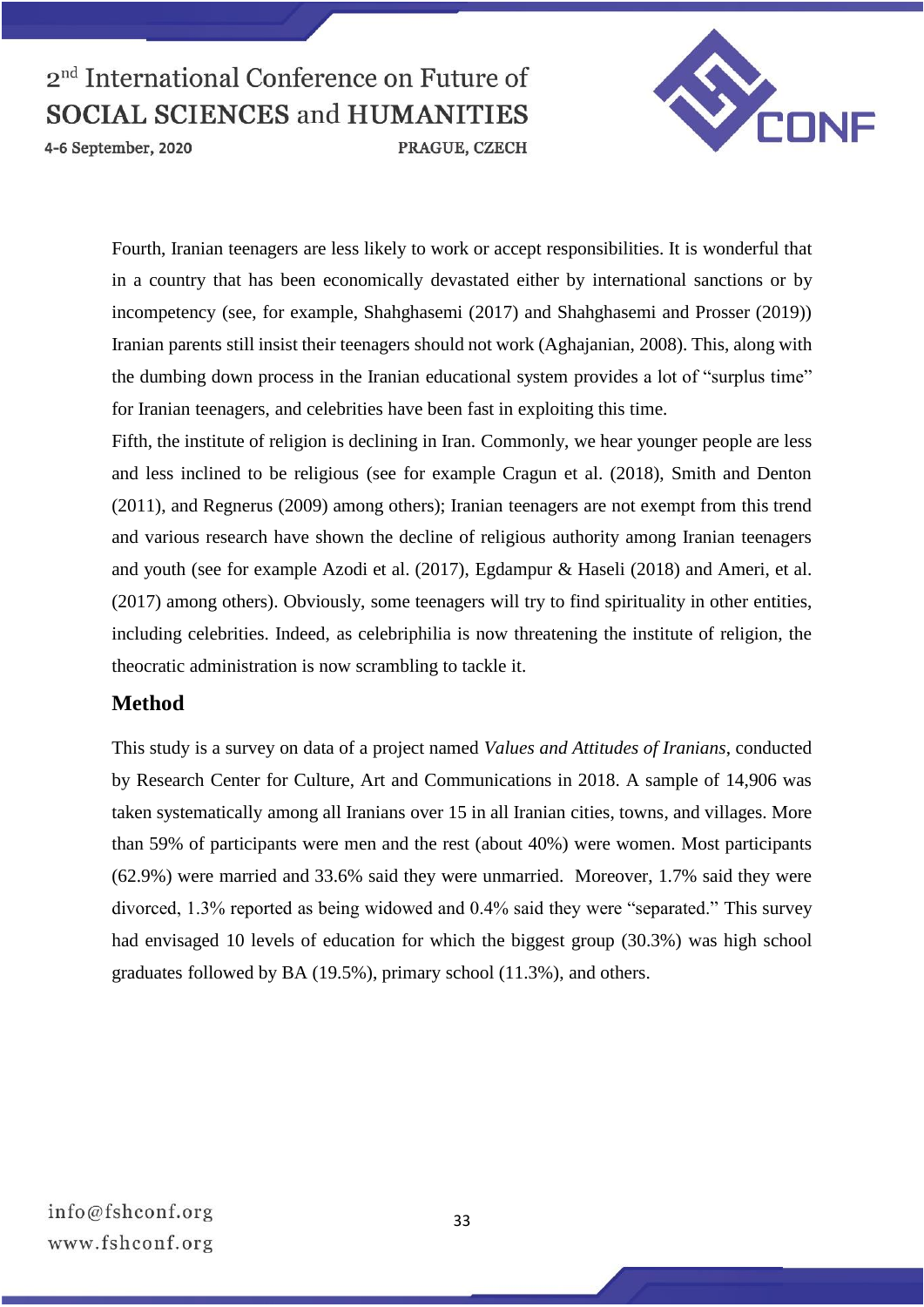

4-6 September, 2020



#### **Results**

In this study, I examined the relationship between celebriphilia and other variables like for example level of education, marital status, happiness, social media use, Internet use, financial status, occupational status, life satisfaction, religiosity, etc. To do the analysis, I adopted two approaches; in the first approach, I divided my sample into two groups of celebriphils and noncelebriphils into two groups of A and B and examined them with Cramer's V to find if there were any relationships among variables. In the second approach, I used a t-test to see if there were differences between means in the two groups and means in independent other groups. There was a relationship between celebriphilia and level of education but this relationship was not significant (Cramer's  $V= 0.277$ ,  $P> 0.05$ ). Nevertheless, more scrutiny among educational groups showed that there was a significant celebriphilia difference between the people in the lowest educational group on one hand, and high school, MA and BA students and graduates on

the other hand (as we could have predicted, high school students are much more celebriphil than illiterate people).

One factor that can deeply affect a person's attitude on different issues is marriage. Cramer's V test showed that there was a weak but significant relationship between marital status and celebriphilia (Cramer's V=0.204, P<0.05). I had different categories like widowers, separated, divorced, etc. but their frequencies were not high and therefore, I came to the conclusion that they did not account for any significant difference. Among non-celebriphils, 29.2% were single while 37.3% of celebriphils were single. Among non-celebriphils, 67.9% were married while married people consisted 58.7% of celebriphils. Since the results of this survey can be generalized to the general population of Iran, we can conclude that marriage has a reverse relationship with celebriphilia.

Men and women have different affectional patterns and therefore, I was interested in knowing if gender had any relationship with celebriphilia. Intriguingly, gender showed no significant relationship with celebriphilia (Cramer's V=0.11, P>0.05).

I was also interested in knowing if -the perception of- unhappiness had any relationship with celebriphilia. Although I expected people who feel unhappy would be more inclined to develop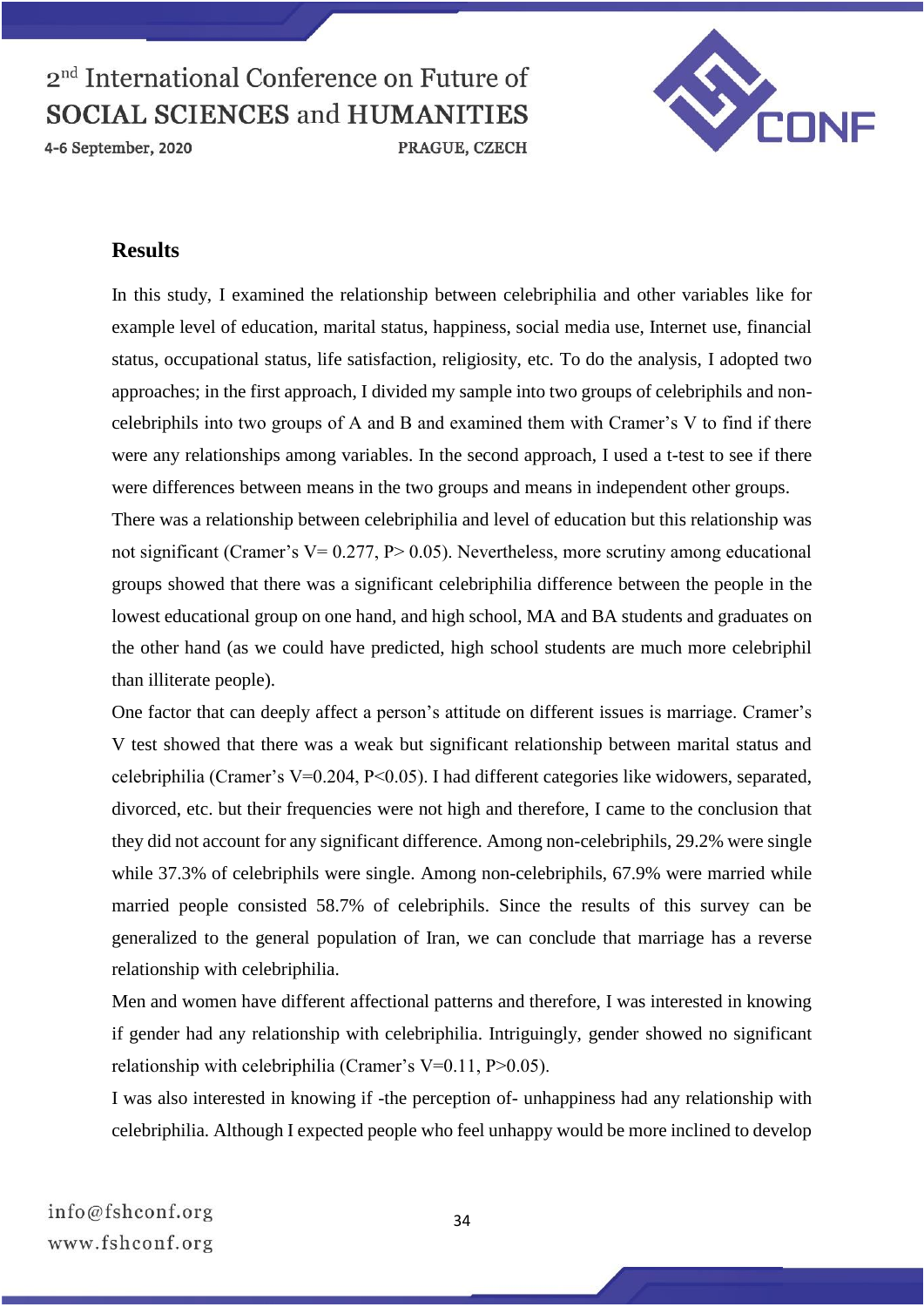4-6 September, 2020



a parasocial relationship with celebrities, the findings of this study showed no significant relationship between these two variables (Cramer's V=0.199, P>0.05).

PRAGUE, CZECH

In the past 10 years, Iranians have increasingly joined social networking sites and platforms. Social networks have their personal and social advantages but we should not forget they have also their dark side. Social networking sites have paved the way for the emergence of people who are famous because they are "ordinary." People feel close to them since they more easily see these new celebrities as their extended others. Certainly, social networks have provided means to spend more time with our favorite celebrities and therefore, these new communication facilities have helped celebrity culture very much. I wanted to know if using social networks among Iranians have any relationship with celebriphilia. Although there was a weak but significant relationship between these two variables (Cramer's  $V= 0.212$ , P<0.05), there was no clear pattern that shows there was an outstanding integrative relationship between these two variables.

But social networks are located on the Internet. Using social networks is so extensive that we sometimes mistake them with the Internet. I was curious if Internet use is associated with celebriphilia. The association test, however, showed no significant relationship (Cramer's V=  $0.168$ , P $>0.05$ ).

Celebrities worldwide promote consumerism. They either promote a commodity or consume conspicuously to value themselves. I wanted to know if inclination towards consumerism had any significant relationship with celebriphilia. Here again, no significant relationship was found (Cramer's V= 0.070, P>0.05). Similarly, no relationship was found between job satisfaction and celebriphilia (Cramer's  $V = 0.087$ , P $> 0.05$ ). I also examined possible relationships between the desire to buy branded commodities and celebriphilia and I found a significant relationship between these two variables (Cramer's  $V= 0.243$ , P<0.01). The more one likes to buy branded commodities, the more he or she will tend to like celebrities or vise versa.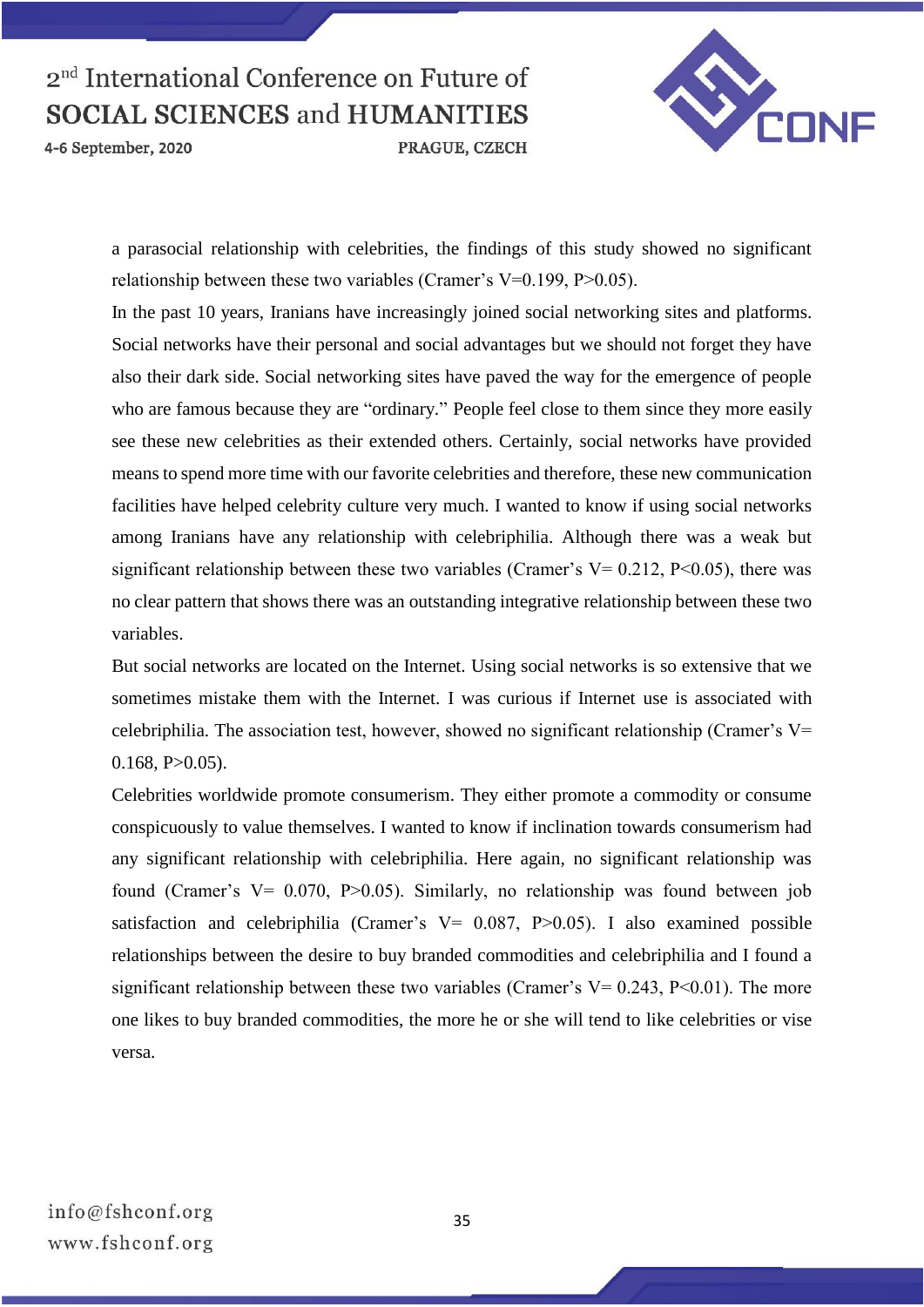

4-6 September, 2020



In his seminal book *Gods Behaving Badly: Media, Religion, and Celebrity Culture* (2012), Pete Ward described how celebrity culture utilizes elements from divinity to give celebrities an aura of sacredness. Indeed, modern celebrities are competing with religion to gain the respect of the people. Therefore, one recurrent theme in studying celebrity culture has been to see how celebrities relate to religion and God. To study this issue in the current context, I studied the relationship between feeling close to God, and celebriphilia, and I found there was a relationship between these two variables (Cramer's  $V = 0.262$ , P<0.01). Therefore, we can claim that the more religious an Iranian citizen is, the less he or she might follow celebrities. I expected the same relationship between celebriphilia and belief in judgment day, but I found no significant relationship (Cramer's V=0.210, P>0.05). Anyway, here we can find another interesting issue: one reason for Iranian teenagers to love celebrities is that they are less religious.

To further study the relationship between religiosity and celebriphilia, I tried to find out how being a "practicing Muslim" is related to celebriphilia. There was a significant relationship between these two variables (Cramer's V=0.293, P<0.01).

## **Conclusion**

Over the past few years, celebrities have been gaining power and prominence in Iran and it seems that celebrity culture will continue to thrive in the Iranian celebrityscape for the years to come. This is a global trend but what is intriguing about celebrity culture in Iran is that this phenomenon happens in a country in which the official narrative calls citizens to be pure and worship God and forget about all kinds of material wealth and overconsumption.

As younger people are more celebriphil in Iran, we can conclude that in the coming years celebrity culture will become stronger. Yet, we should not forget that as one grows, his or her thinking system will become more experienced and certainly some of the most enthusiastic followers of celebrities will find it absurd during their thirties or later.

Most importantly, we can see that religion is a very important factor against celebrity culture in Iran, even among teenagers. And, at the same time we can see as teenagers are becoming increasingly irreligious, the celebrity culture -or in the other words, sexy Gods- will gain more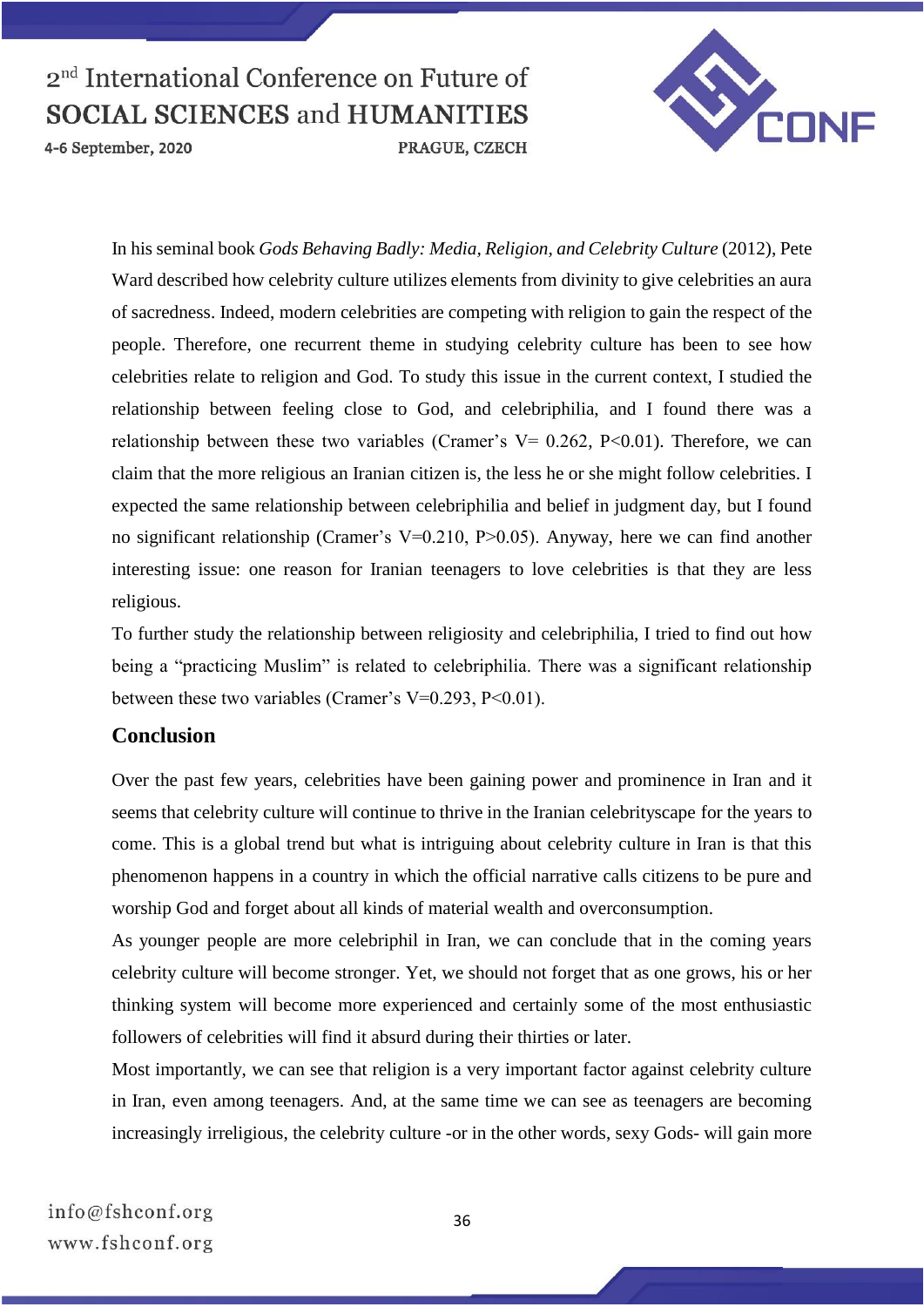4-6 September, 2020

VEONE

and more popularity and we will witness the emergence of new "worshiping followers" in the near future.

PRAGUE, CZECH

## **References**

- Aghajanian, A. (2008). Family and family change in Iran. In C. B. Hennon & S. M. Wilson (Eds.), *Families in a global context* (pp. 265–294). New York, NY: Routledge.
- Ameri, Z., Mirzakhani, F., Nabipour, A. R., Khanjani, N., & Sullman, M. J. M. (January 01, 2017). The Relationship Between Religion and Risky Behaviors Among Iranian University Students. *Journal of Religion and Health, 56,* 6, 2010-2022.
- Azodi, F. et al. (2017) The reasons for the tendency toward hookah smoking among teens and youth in Iran - A qualitative study. *Journal of Pharmaceutical Sciences and Research*, 9 (9): 1642-1646.
- Brundin, J. (2019). What Are Teens Doing When They're on Their Phones? We Asked Them. *CPR News*. Retrieved July 22, 2020, from [https://www.cpr.org/2019/10/29/what-are](https://www.cpr.org/2019/10/29/what-are-teens-doing-when-theyre-on-their-phones-we-asked-them/)[teens-doing-when-theyre-on-their-phones-we-asked-them/.](https://www.cpr.org/2019/10/29/what-are-teens-doing-when-theyre-on-their-phones-we-asked-them/)
- Cragun, R. T., Hammer, J. H., Nielsen, M., & Autz, N. (August 01, 2018). Religious/secular distance: How far apart are teenagers and their parents?. *Psychology of Religion and Spirituality, 10,* 3, 288-295.
- Egdampur, F., & Haseli, A. (July 01, 2018). The role of religion and spirituality in Iranian youth sexual behaviors: A systematic review. *Journal of Mazandaran University of Medical Sciences, 28,* 162, 175-186.
- Huang, Z. (2018). *Native and non-native English speaking teachers in China: Perceptions and practices*.Singapore: Springer.
- Jafari, S. (2020). Coronavirus: Under lockdown, Iranians turn to Instagram for taboo-breaking content. *Middle East Eye*. Retrieved July 14, 2020, from [https://www.middleeasteye.net/news/iran-coronavirus-instagram-live-breaking](https://www.middleeasteye.net/news/iran-coronavirus-instagram-live-breaking-taboos-sex)[taboos-sex.](https://www.middleeasteye.net/news/iran-coronavirus-instagram-live-breaking-taboos-sex)
- Perry, J. R. (2005). *A Tajik Persian Reference Grammar: Handbook of Oriental Studies*. **2**. Boston: Brill.

info@fshconf.org www.fshconf.org